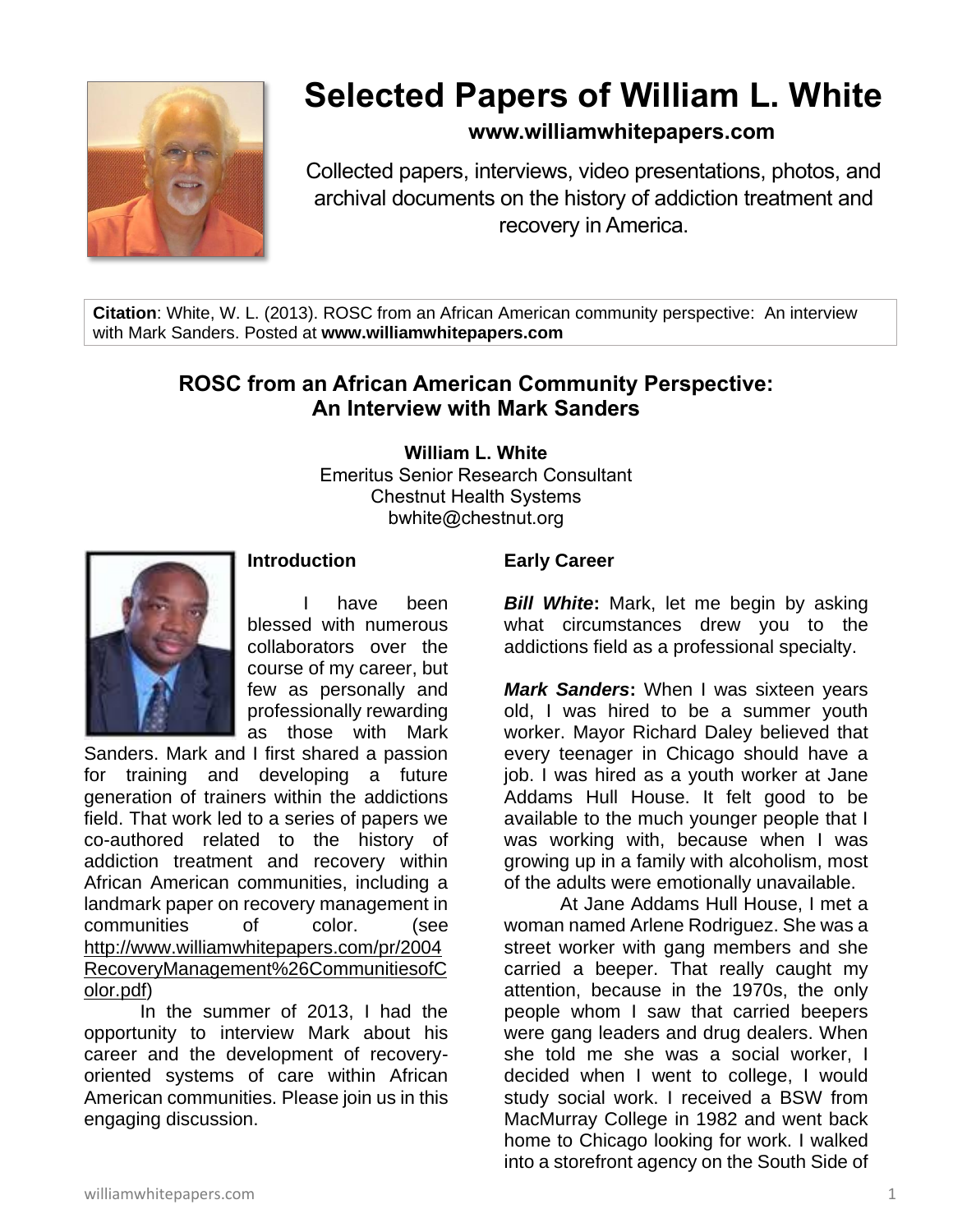Chicago. They said they were looking for a strong male counselor. I didn't know how strong I was, but I knew I was a male counselor, and they hired me. They specialized in working with adolescents with alcohol and drug problems, and that was my first real job in the field. It was an agency with a really low budget and so we didn't have much heat in the winter. I remember starting that job in January and the temperatures were low. I decided if I read some books they had at the agency, it might help to distract me from the cold. The first book I picked up was one entitled, *Another Chance*, by Sharon Wegscheider, about addiction in the family. When I read what she wrote about family roles, I saw my own family. Both of my grandfathers were alcoholic, my great grandfather was alcoholic, most of my uncles were alcoholic, and my father was in one of the first generations of Americans to smoke crack cocaine. So I had a sense that this field was the right place for me.

*Bill White***:** You've been very open about your family experience of addiction. How do you think that has influenced your commitment to the field and the kind of work you've done?

*Mark Sanders***:** I've heard you say in some of your presentations that for many of us, working in the addictions field is a calling, and I definitely believe that it's a calling for me. That calling came from growing up with active addiction within my family. I do feel that this work is something I have been called to do. The thing that keeps me going, of course, is the miracle of recovery both within my family and also within the community of clients that I have served for over 30 years.

#### **Recovery within African American Communities**

*Bill White***:** You have a special interest in addiction treatment and recovery within communities of color, particularly African American communities. How has that interest evolved over time?

*Mark Sanders***:** Well, that interest began in 1982 with that first job at The Store Front, which was actually located on the South Side of Chicago in a community called "Englewood." Many people know Englewood today as the murder capital of the United States. They have more killings there than in any other community in Chicago, and Chicago currently ranks number one in the country for its homicide rate. I worked with a group of youth who weren't going to school very much and who were using drugs. I formed a basketball team as an alternative to drug use. I took these young people many places, primarily outside of the neighborhood where they lived, because most of them had never ventured outside of Englewood. When you live in a small, closed world, you often lack the confidence that you can succeed in the larger world. And so I took these young people to places outside of their community, and I discovered that the more they traveled, the more comfortable they became in the world.

The second influential experience was working at a detox center in the mid-1980s that served mostly homeless African American men. We would show educational videos about addiction to these men whose most frequent response was to fall asleep. But we had one video that was no longer than ten minutes called, *Oscar.* The video depicted an African American man (Oscar) on his way to a detox center, and I noticed that when these men watched *Oscar*, they stayed awake. They wouldn't sleep through that video. And what I learned was that when they saw *Oscar*, they were seeing themselves. That really caught me—that people needed to have a reflection of themselves as a part of their own recovery experience.

My interest in African American addictions treatment and recovery really accelerated in 1986 through several events. First, I received my MSW in January of 1986, and five months later on May 29, my father was found dead in a closet where he worked. He had been smoking his drug of choice, cocaine. Then less than a month later, Len Bias, a basketball player from the University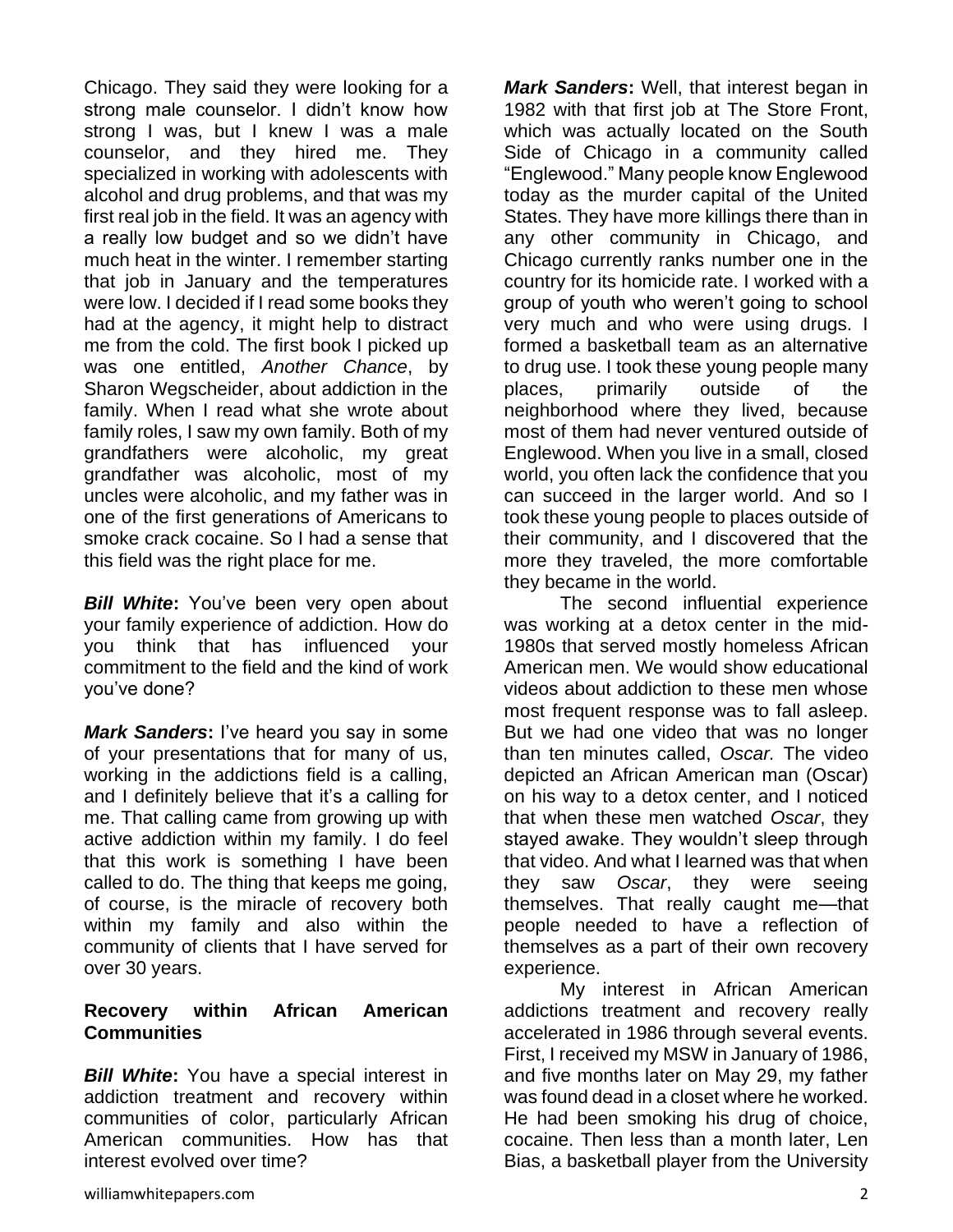of Maryland, who had been drafted number one by the Boston Celtics, died after snorting cocaine. That same year, Congress intensified its war on drugs, which meant in practice that more and more men of color became caught up in the criminal justice system. I've heard you say in presentations that the best day to be an alcoholic was when Betty Ford went on national television and said, "My name is Betty Ford. I'm an alcoholic." Well, if that was the best day, the worst day was when Len Bias died, because that day marked the escalation of more and more men of color going to prison.

It was at this time that I was hired to be the gatekeeper (that was the term then before we had "managed care") for the General Motors substance abuse program. What I witnessed was how hard crack cocaine hit General Motors. I was hired to go out to addiction treatment centers within a 40-mile radius of downtown Chicago to do an assessment anytime a General Motors employee wound up in Chicago receiving treatment. There were hundreds of them receiving treatment in Chicago because the treatment facilities in Michigan were full. I quickly noticed the disproportionate representation of African American men receiving services in communities where there were very few African Americans residing and no African American counselors on staff at these treatment centers. It started to click for me that we needed services that really met the needs of African Americans and that I personally needed to do something to bring attention to the needs of African Americans with alcohol and drug problems.

*Bill White***:** I remember that period was the beginning of the writings that you did, particularly on the treatment of the African American male. Could you describe a little bit about those early writings and the response of the field to them?

*Mark Sanders***:** I was born in the height of the civil rights movement and was taught that all African Americans needed to be part of this struggle for liberation, so I thought,

williamwhitepapers.com 3

what better way to contribute than to write a book about the needs of African Americans. I wrote a book called, *Treating the African American Male Substance Abuser*. I focused on men because there were very few African American women in treatment at that time. I wrote the book between 1988 and 1990, but I didn't publish it until 1993. The delay was due to the stigma connected to addiction among African American males and a fear that I would be admonished that such a career focus would be professional suicide. So I just let the book sit. Then in 1992, I met a man, a physician in long-term recovery, who worked in the addictions treatment field in Chicago. He found out about my writing and offered to edit it for me, which he did. Sadly, he relapsed and committed suicide. It was at his funeral that I decided that life was too short to be afraid and that I would publish the book. We found the copy of the manuscript that he had edited in a box in the basement of a home of a friend of his, and six months later I published the book.

That physician played another role in my life. While I was working on the book, he approached me to start an addiction counselor training program in the Uptown community in Chicago with a special focus of working with Laotian, Cambodian, and Vietnamese refugees, as well as African refugees. We've learned that when immigrants enter the United States, their alcohol and drug use increases. The cultural protective factors that existed in their homelands are suddenly no longer present when they come to America, and they are confronted with new risk factors. This prompted me to start one of the first Southeast Asian and African refugee addiction counselor training programs in the world. In developing the training program, we were looking for examples of culturally indigenous recovery movements and stumbled upon the video *The Honor of All* about the Alkali Lake Tribe in British Columbia, Canada. The video told the story of how this tribe went from a 100 percent alcoholism rate to a 95 percent recovery rate. The Alkali Lake story taught me that recovery was possible within a cultural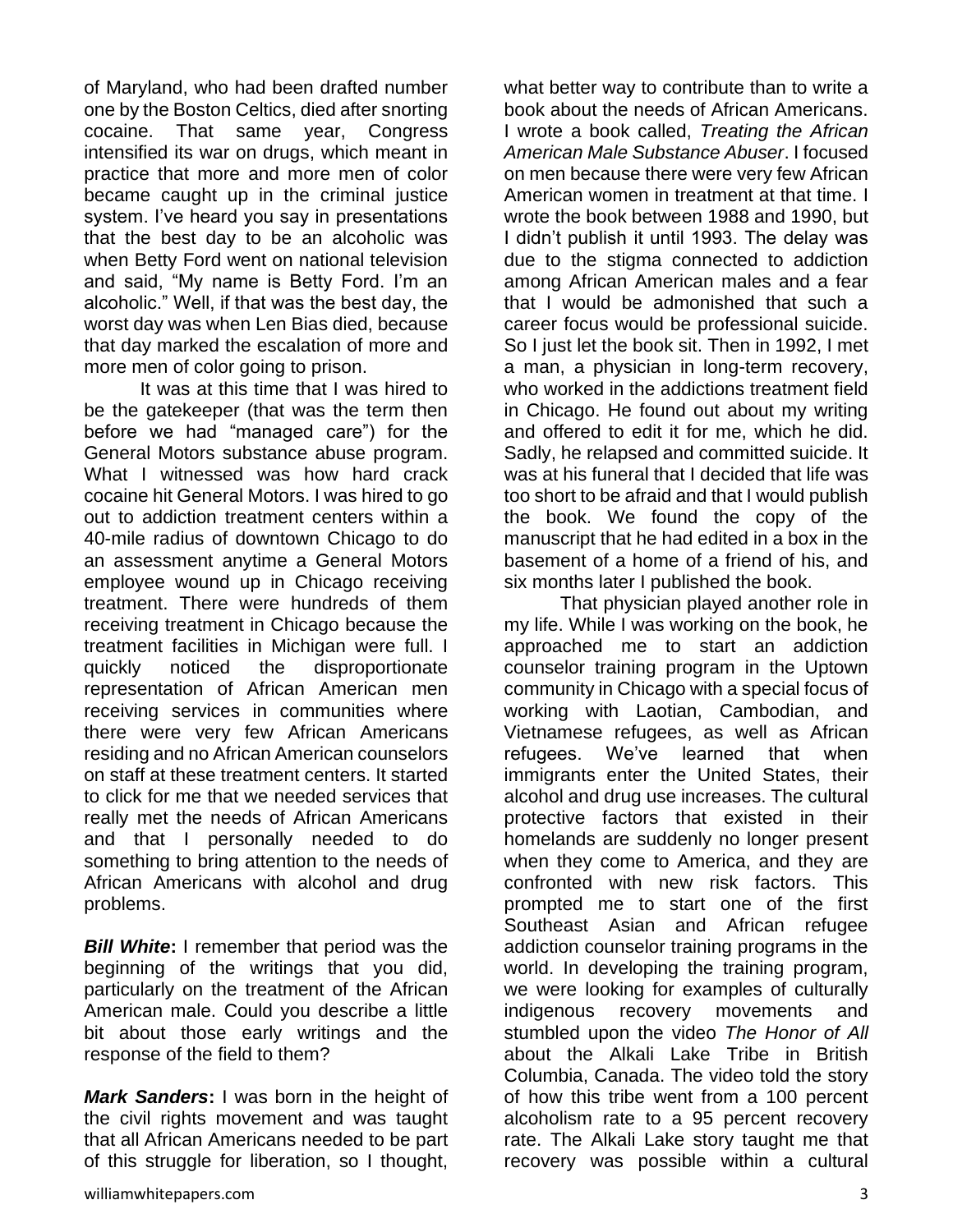context if you mobilized the community to support recovery and incorporate culture into the recovery process.

We called the first woman who had gotten sober within the Alkali Lake tribe, Phyllis Chelsea, in hopes that she would be a keynote speaker at a conference we were hosting for the refugee community. She was not able to attend, but her daughter, who had sparked the recovery movement in Alkali Lake when she had run away from home as a seven-year-old and refused to return until her parents stopped drinking, was available. I picked her up at the airport, and she taught me a great deal about indigenous community recovery. That really stretched my imagination as to what was possible in communities of color in terms of recovery.

*Bill White***:** How did you first get interested in the recovery stories of Malcolm X and Frederick Douglass?

*Mark Sanders***:** That interest grew as I became more familiar with their recovery pathways and styles. I first became interested in Malcolm. His writing dramatically impacted my life and the lives of so many African American men whom I have encountered. When I was in community college after high school, I hated reading. I took a reading course in the English Department, and the text was a short story book whose first story was entitled, "How I Discovered Words," by Malcolm X. It tells the story of how he taught himself to read while in prison by reading the dictionary from cover to cover. His story inspired me and I fell in love with reading. I've been reading ever since.

You introduced me to your historical research on the recovery status of Frederick Douglass, and this added to my interest in the history of recovery among African Americans. Most followers of Malcolm X are taught to read a great deal about African American culture, which ultimately gives them a sense of cultural pride. This pride helps them recover. I learned reading the autobiography of Frederick Douglass that the wife of the slave-owner was teaching

Frederick Douglass to read and the slave owner observed what she was doing and told her, "If you teach him to read, it will be hard to keep him a slave," and so reading and liberation go hand in hand for African Americans. I've traveled and done presentations on recovery in prisons all over the United States, and you can see the look of pride on the faces of prisoners when they learn that Malcolm X and Frederick Douglass were, "one of us." I've seen the liberating impact that that can have on those in prison who have substance use disorders. To this day, there are men in prison all over the United States who discovered that Malcolm X learned to read while in prison and who have dictionaries in hopes of following a similar pathway of recovery.

*Bill White***:** Following the early paper we coauthored on Frederick Douglass and Malcolm X, you followed this with a series of other publications.

*Mark Sanders***:** I wrote a workbook entitled, *Counseling Chemically Dependent African American Women*, because so little had been written on how to specifically work with African American women. They are the fastest-growing population in the criminal justice system and one of the fastest growing populations in addictions treatment. I wrote a workbook entitled, *Counseling Chemically Dependent Men of Color*, which really reflects my expanded interest in providing appropriate recovery services across cultures. I wrote an article entitled, "Recovery Coaching with Adolescents" after conducting focus groups with adolescents with substance use disorders with Dr. Seth Eisenberg, who is the Medical Director of the Illinois Division of Alcoholism and Substance Abuse. We talked with adolescents about the type of recovery support they felt they needed when they left residential treatment. They were very enthusiastic about the concept of a recovery coach. They felt that appropriate coaches for them would be individuals between twenty-one to twentyfive who have not been adults so long that they've forgotten the challenges that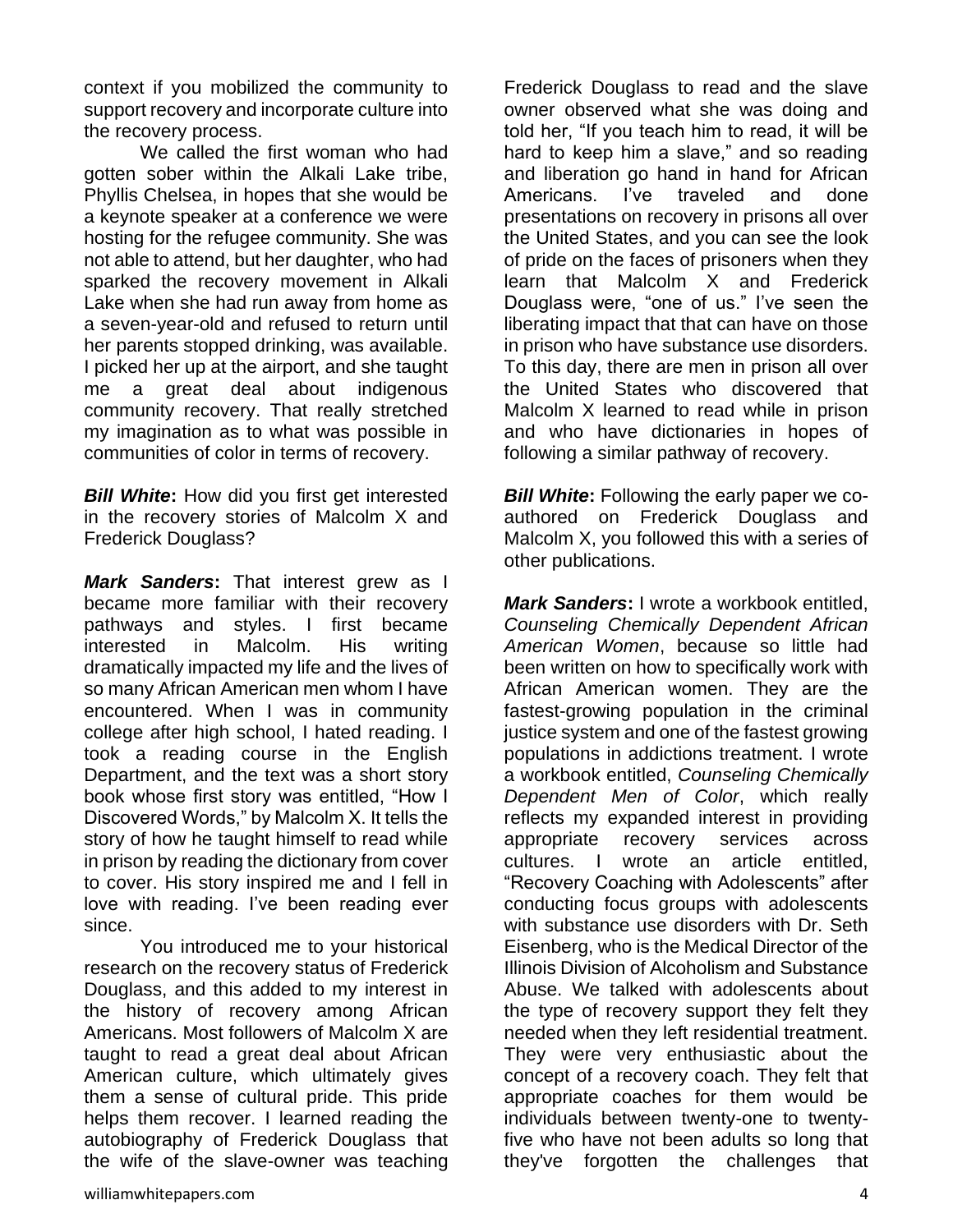adolescents face but who have enough recovery under their belt to be of support to them. One of the pieces that I feel particularly good about is an article with Jose Tovar on recovery management in Hispanic/Latino communities. I know that there's been much written by you and your colleagues on recovery management and Native American communities, and I've been writing some things on recovery management in African American communities, but there has been very little written about recovery management in Hispanic Latino communities. I am also delighted to have contributed a chapter in the book that you edited with Tom McGovern on the past 25 years of substance use, treatment, and recovery in America. I wrote a chapter in that book on African American recovery over the last quarter of a century.

*Bill White***:** Yes, I was really struck by the emphasis you made in that article on the indigenous recovery support resources that exist inside African American communities. Could you touch on a few of those?

*Mark Sanders***:** One major source of recovery support is Alcoholics Anonymous and Narcotics Anonymous within the African American community. As I travel the country, people often say that blacks don't respond well to Alcoholics Anonymous and Narcotics Anonymous. That is simply not true. Twelve Step programs are very strong within the larger African American communities. In Chicago, there's an AA clubhouse on the south side of the city called, "Evans Avenue Club" that has been going strong for over 50 years. They own their own building through Seventh Tradition contributions, and meetings are hosted there 24 hours a day. There are a lot of African Americans in longterm recovery throughout the country who support the recovery of people coming out of treatment and prison. There are growing menus of sober activities in African American communities. In Chicago, for example, there are a lot of sober dances. In the early years of addictions recovery of African Americans, we even had a rock and

roll hall of fame DJ, a man by the name of Herb Kent, who would DJ sober parties throughout the city.

Each denomination of church in the African American community has its own faith-based recovery ministry. I think the most famous of these remains Glide Memorial Church in San Francisco. And of course, the extended family is also a major source of recovery support within African American communities. If I could speak just for a moment about my own family, after my dad died smoking crack cocaine in 1986, my uncle was the first one in our family to go into treatment and his thirteen brothers and sisters and 26 nieces and nephews participated in my uncle's Family Night. He was the first person to get sober, and we count 25 people in our family who've gotten sober since. What my uncle's counselor did was tap into an important part of African American culture, and that's the extended family.

Another hidden resource includes former gang leaders and gang members who are in long-term recovery and who are supporting the community of ex-offenders coming out of prisons. And there is the Nation of Islam that has been doing community and prison outreach to the addicted since the '40s and '50s.

#### **RM & ROSC in African American Communities**

**Bill White:** Let me take you to the area of recovery management and recoveryoriented systems of care. Could you describe to me how you first became interested in recovery management?

*Mark Sanders***:** I had been watching the writings that you were doing on recovery management with Mike Boyle, and what really caught my attention was a paper you wrote in 2005 posing the question, "How would we treat addiction if we really believed addiction was a chronic disorder?" That article revealed to me how we should be treating addiction quite differently than we do today. It set me on the path to learning about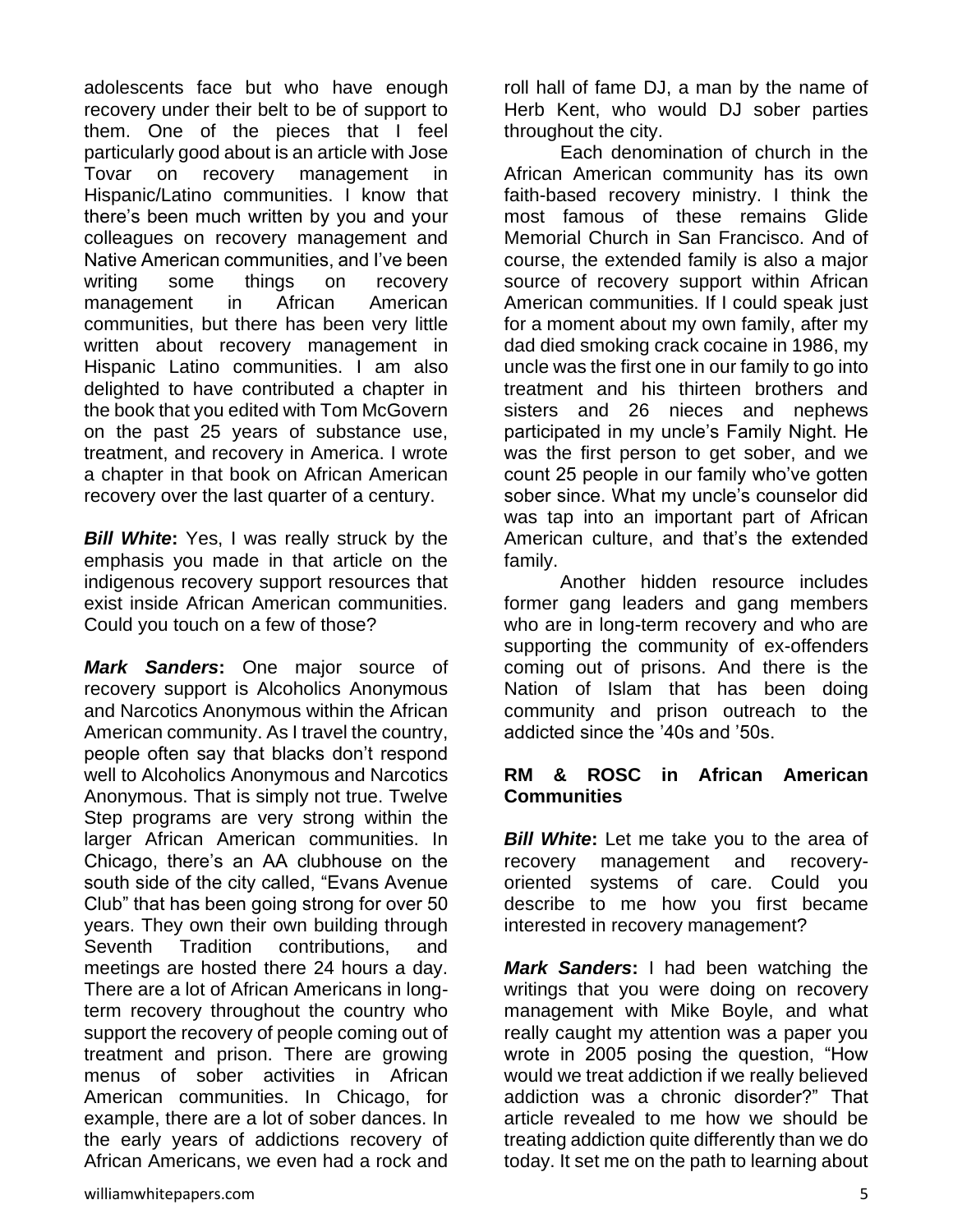some quite creative approaches for supporting long-tern recovery beyond the usual treatment formulas of brief detox, a few weeks of inpatient rehab, or weeks of outpatient counseling.

For example, you have written about sustained recovery coaching, recovery basketball teams, the recovery murals of Philadelphia, recovery journalism, recovery high schools, recovery colleges, and recovery industries. Those things really excited me and expanded my thinking about what is possible. I was reading about a program in which individuals, some of whom may have been former runners, support each other's recovery through the shared goal of finishing a 5K race together. I thought about that and the time required to train for a run. The time to prepare for such a race would more than exceed NIDA's research that a person needs at least 90 days of continuous recovery support in order to be launched on the pathway towards recovery. If ever there was an exciting time to work in this field, it's right now because of these new creative approaches toward long-term recovery support.

*Bill White***:** Why do you think African American communities have been so illserved by the traditional acute care model of treatment?

*Mark Sanders***:** Because many are returning to communities that pose high risks for relapse. We're talking about communities where there are often, but not always, high rates of unemployment, settings of past traumatic events, drugs openly sold and used in public places, and an overabundance of liquor stores. The acute care model removed and then returned the individual to these environments, which increased rates of relapse. It makes so much more sense to provide services in these communities and build recovery supports within the natural environment. I was impressed to visit Philadelphia and see former warehouses turned into recovery community centers. It just makes perfect sense to me that recovery must be

supported in the communities where people live, work, worship, and play.

*Bill White***:** Are there any other advantages you think recovery management really has for those communities?

*Mark Sanders***:** I like the fact that recovery management identifies and mobilizes indigenous healers as sources of recovery support. The best solutions to the problems facing African American communities have always come from within our communities. And that's what RM does—develops and draws upon recovery support resources within our own communities. A colleague of mine defined addiction as, "memory." He said, "This is how someone could leave prison after five years and return to his old neighborhood, and the cues that triggered his use when he was living in that community kick in. He'll see certain people that trigger relapse for him. He'll see the liquor store where he drank, and the house where he bought drugs." What recovery management does is provide guidance to new people, places, and things and to new recoveryenhancing memories. Without those, relapse can be inevitable no matter how good the acute treatment is.

*Bill White***:** A recent book of yours addressed the problem of multiple problem clients and families. Is this an extension of your work promoting recovery management in African American communities?

*Mark Sanders***:** Yes, what I looked at within that book are individuals who have what you've talked about in your writings: high problem severity/complexity/chronicity and low recovery capital. So I wrote the book, *Slipping through the Cracks: Intervention Strategies for Clients with Multiple Addictions and Disorders*, with that particular group in mind. There are chapters that focus on recovery coaching within those populations, review evidence-based approaches, and explore cultural strategies of recovery support.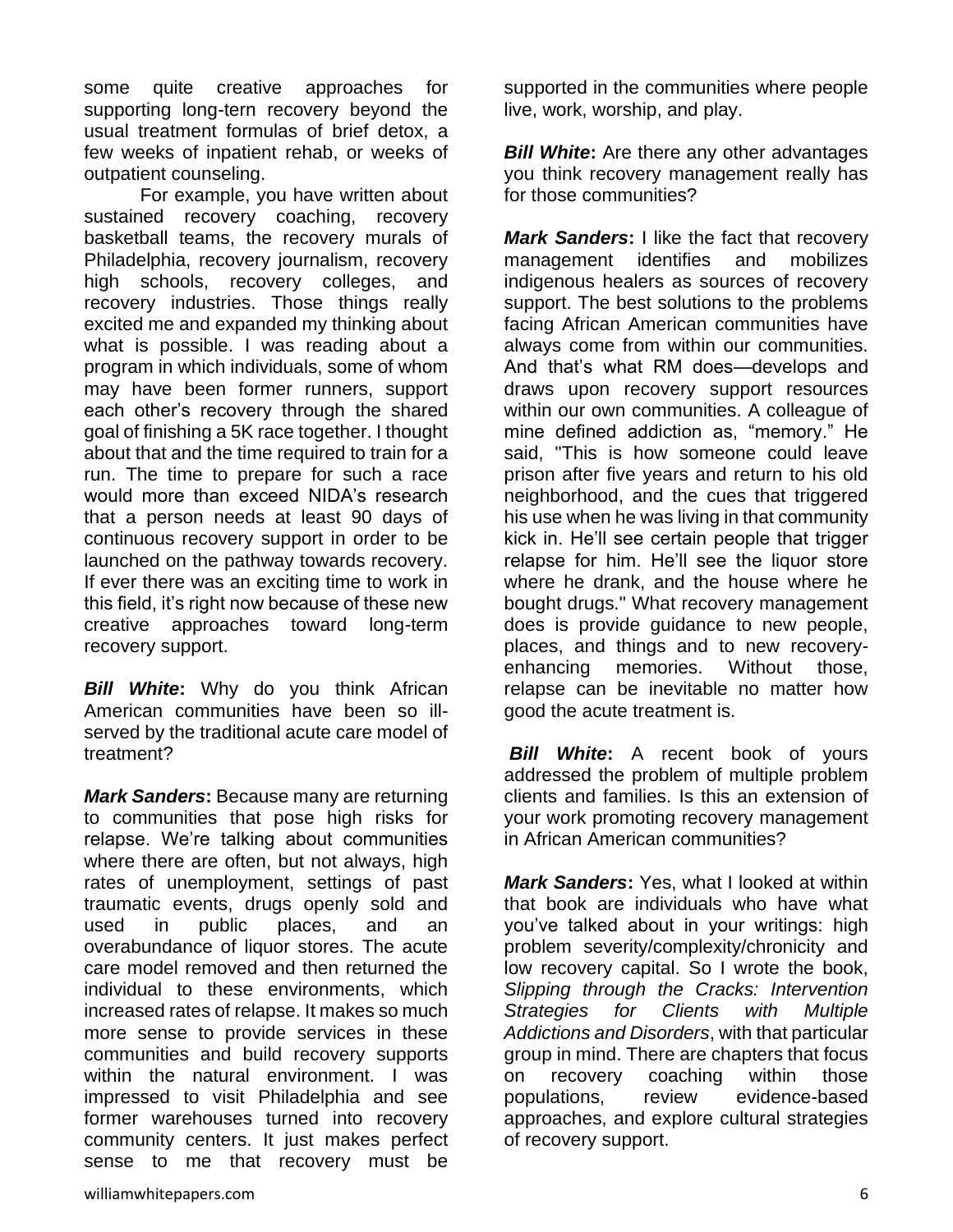*Bill White***:** One of the projects that you recently led was a special issue of *Alcoholism Treatment Quarterly* that I think is quite historic. Could you describe that project and how it came about?

*Mark Sanders***:** Yes. I was in Washington, D.C., working on a Treatment Improvement Protocol (TIP) focused on relapse and recovery. I was invited because of my previous writings on recovery management. One of the other individuals on that committee was Dr. Tom McGovern, editor of *Alcoholism Treatment Quarterly*. He invited me to lunch and asked if I would be interested in editing a special issue of *Alcoholism Treatment Quarterly* that would focus on addiction, treatment, and recovery in the African-American community. I quickly agreed and invited fourteen African Americans to write articles for that special issue.

*Bill White***:** What was the experience like of putting together the first journal issue in the history of the addictions field containing all African American authors?

*Mark Sanders***:** It was exciting. The approach in deciding whom to select was really based upon my early experience working in an inpatient chemical dependence program where we had multidisciplinary teams. Each team would have a psychiatrist, maybe a psychologist, a nurse, a counselor, an individual in recovery, and that mix brought different perspectives of approaching the client's care. I approached the selection of writers in that way. Within the special issue, there are psychiatrists, psychologists, social workers, researchers, clergy, educators, and individuals in long-term recovery who contributed. I just received the news that that special issue will be published later this year as a book—one of the first written comprehensively about addiction treatment and recovery in the African American community.

*Bill White***:** That's wonderful news! And I also know that one of your latest projects is to profile African Americans who made a difference within the history of addiction treatment and recovery in America. Let me ask you what you hope to achieve through that project.

*Mark Sanders***:** Several things. And one of them is just to acknowledge and say thank you to those individuals who have made such contributions but who have often not been recognized for these achievements. I think providing recognition can be a source of inspiration and motivation for continued contributions. I also want people in the future to be able to learn from the past by providing answers to the questions, "What has helped address addiction and recovery support among African Americans in the past?" If we have a blueprint of the past contributions, that can help shape the work to be done in the future.

#### **Recovery Heroes**

*Bill White***:** Why do you think recovery heroes in particular are so important to the African American community?

*Mark Sanders***:** Because as a people with a history of slavery and oppression, we need figures to look to for hope and to shape our own destiny. I remember as a youth, I would hear Jesse Jackson make three affirmations that are connected to alcohol and drugs, the first one being, "Down with dope, up with hope," the second one being, "Take dope out your veins, put hope in your brain," and then the third one, which is so apropos today based upon the recovery advocacy movement, "Down with dope, up with hope, register and vote." It seems that hope has always been an important theme as it pertains to African American healing, and that's why I think heroes, particularly those in long-term recovery, are so very, very important to us.

*Bill White:* I'm wondering in your profile of these notable individuals if you've found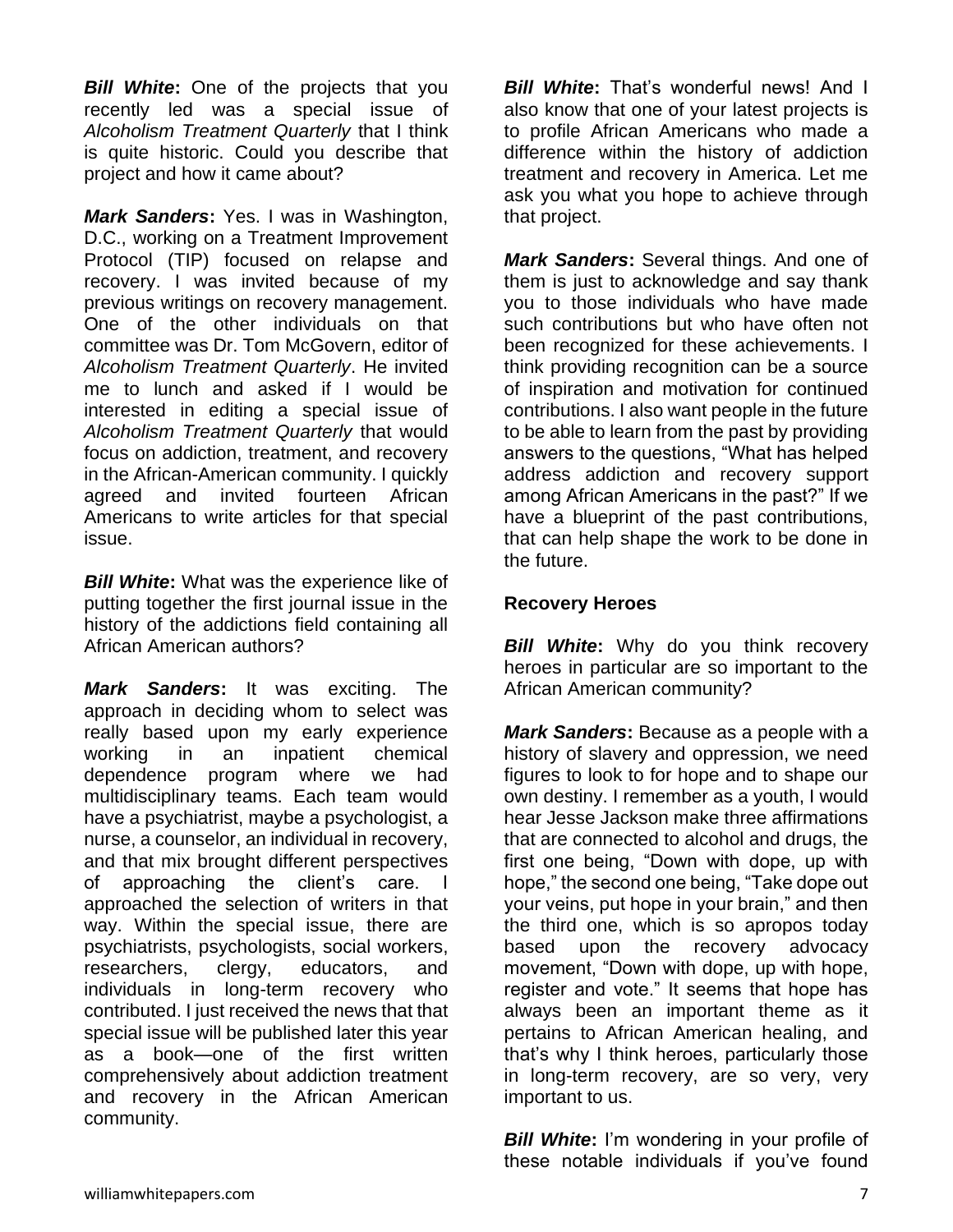some people who've become your own personal heroes?

*Mark Sanders***:** I particularly admire John Lucas, the former NBA basketball player who has a public story of recovery from cocaine addiction. When cocaine hit the NBA, he was the person in recovery to whom the NBA sent their basketball players for help. In fact, to this day, when NBA basketball players fail drug tests, one of the individuals that they send them to for recovery support is John Lucas. Lucas was doing recovery management when it didn't have a name. He stands out for me. There are also individuals who have been heavily involved in the RCSP and recovery advocacy movements within their states, people such as Joe Powell. He's a quiet man but he's doing a lot of work in Texas supporting recovery management and recovery coaching. Ijeoma Achara is a hero to me for her pioneering work in recovery management, and Lonnetta Albright from Great Lakes Addiction Technology Transfer Center, who has the foresight to help support many of your writings on recovery coaching, recovery management, and recoveryoriented systems of care. Those are some of the people who really stand out for me.

*Bill White***:** What do you think could be done to achieve a greater mobilization of African Americans in recovery?

*Mark Sanders***:** I think the same things that we're doing right now to promote recovery nationwide. Similar efforts could be utilized in African American communities. We could start with some of those individuals whom I mentioned, such as Joe Powell, Andre Johnson, and Benneth Lee, Mike Johnson from Detroit—individuals who have the respect of hundreds of thousands of African Americans across this country to further mobilize recovery advocacy and support within African American communities. A blueprint already exists for this within the Native American community through the work of White Bison. They have connected

indigenous groups of recovery nationwide, and we need a similar effort.

Historically, we have done a lot of our marches and rallies during recovery month at state capital buildings to let politicians know that people can and do recover. I've been thinking and planning the last couple of years for us to have some of those marches through communities of color hardest hit by addiction. That would put faces and voices to recovery where they are most needed. I want to see recovering people move from the basements of churches to the pulpits to share their recovery stories. I want recovery to become more visible than addiction in poor communities of color.

#### **Career Reflections**

*Bill White***:** Mark, when you look back over your work to date in promoting and adapting recovery management within communities of color, what do you feel best about?

*Mark Sanders***:** A number of different things, one of them being Miracle Village in Gary, Indiana. If you drive through the city of Gary, Indiana, and you come upon Broadway Street and look to your left, you'll see a bunch of steel mills that are now closed. When many African Americans lost their jobs in the steel mills, crack cocaine infiltrated to fill that void. Crack cocaine and heroin as well as other drugs have had a stronghold on Gary, Indiana. A woman by the name of Denise Eligan wrote and received one of the first RCSP grants awarded by CSAT. It was in the Ivanhoe Projects in Gary, Indiana, and the program was named, "Miracle Village." They took four row houses that were adjacent to each other and made each one a component of that program located right in the projects. This taught me that you don't just have to have someone go to a hospital, that you could bring the treatment and the recovery right where the people lived. They chose the name "Miracle Village" because it was a place where miracles could occur.